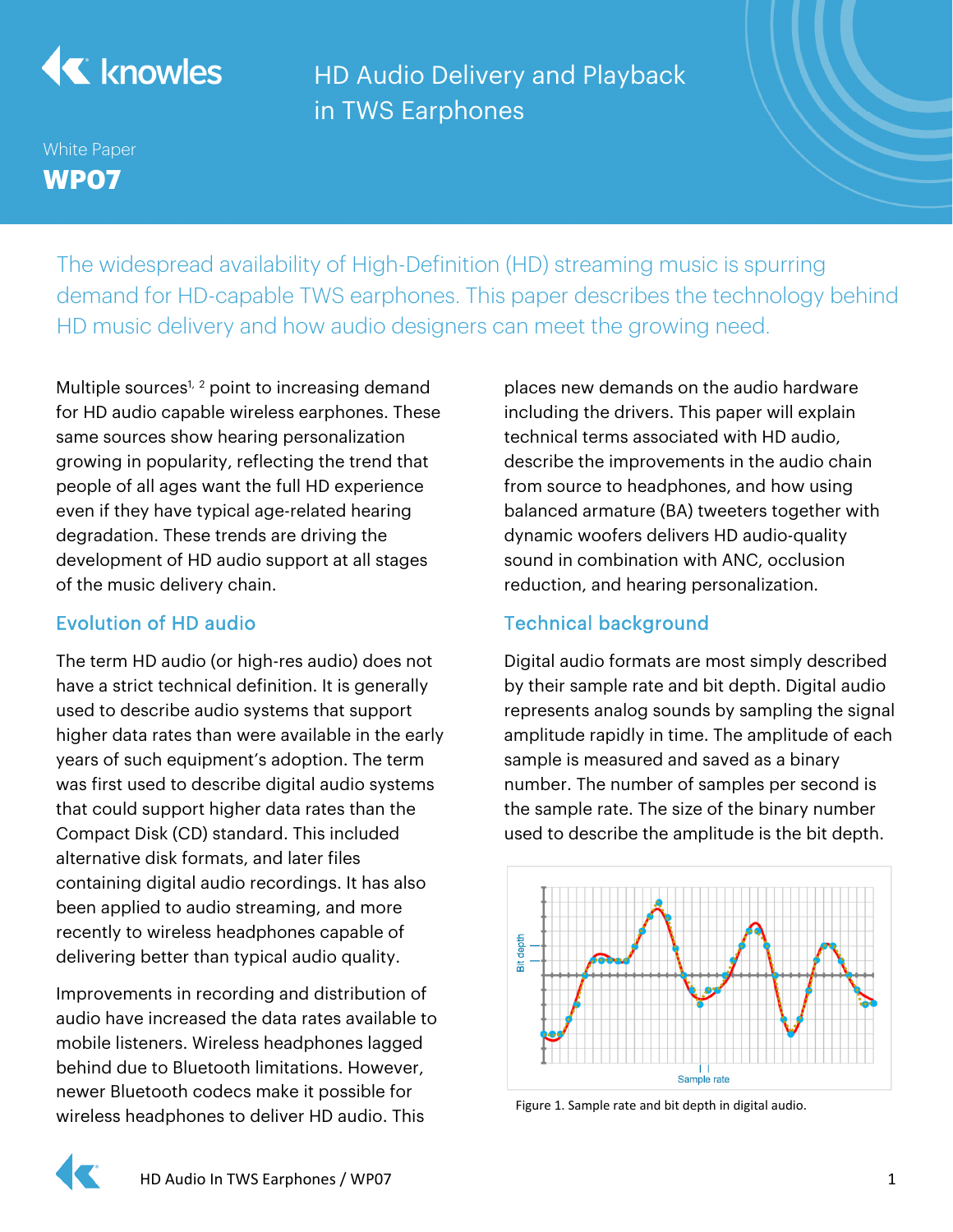## Sample rate

Information theory credited to Nyquist (and also Shannon and Whittaker) states that we must sample a sine wave at least two times per cycle to accurately capture its information. Otherwise the reconstructed output will be an alias at the wrong frequency as illustrated by figures 2a<sup>3</sup> and 2b. The alias is a mirror image in frequency domain with the "Nyquist frequency" (1/2 the sampling rate) as the axis. For music, the sample



Figures 2a and b. Alias in time and frequency domains.

rate must be at least 2x the highest frequency to be reproduced. Thus a 40 kHz sampling rate is required If the maximum audio frequency to be represented is 20 kHz. This requires a very sharp 20 kHz low-pass filter at the ADC. Any audio above 20 kHz which passes through the filter will be recreated as an audible alias when converted back to analog, reducing the fidelity of the music. Because no filter is perfect, in real world practice some margin is provided between the highest frequency to be represented and the sampling limit. In the compact disk format, the audio to be sampled is low-pass filtered to 20 kHz. The sample rate is set to 44.1 kHz, somewhat above the theoretical limit of 40 kHz, to provide the filter margin.

## Bit depth

The size of the word used to describe a sample, or bit depth, determines how accurately each sample is digitized. Imagine describing how tall a person is by rounding to one digit. You could then say someone is two or three meters tall. A second digit would be better, allowing someone to be described as being 2.1 or 2.2 meters tall. This is still a bit crude, but one can keep adding digits until sufficient resolution is provided.

The same is true in digital audio. Each time an additional bit is used in the binary word, the amplitude can be described with twice the number of values. This in turn reduces the errors by a factor of two. While one would intuitively expect rounding the values to lead to distortion, it turns out that by applying a tiny bit of noise called dither, the errors (quantization errors) can be converted from distortion into noise.<sup>4</sup> Therefore a good recording system has no distortion and a noise floor that goes down 6 dB with each added bit of depth. The ratio between the loudest undistorted sound and the noise floor is 6 \* bit depth.

Since digital systems are built on multiples of 8 bits, digital audio uses multiples of 8 bits for the word size. Very early computer audio used just 8 bits. Having the noise floor only 48 dB below the loudest music was not very practical. The compact disk supports a bit depth of 16, providing a signal to noise ratio of 96 dB. This covers a very useful range. If the playback volume is set to a reasonable level, the remaining hiss between songs is lower than the background sounds in the listening environment. With elevated volumes there may be some audible hiss between songs or in quiet passages. Therefore an argument can be made for using higher bit depths to reduce that component of the total system noise.

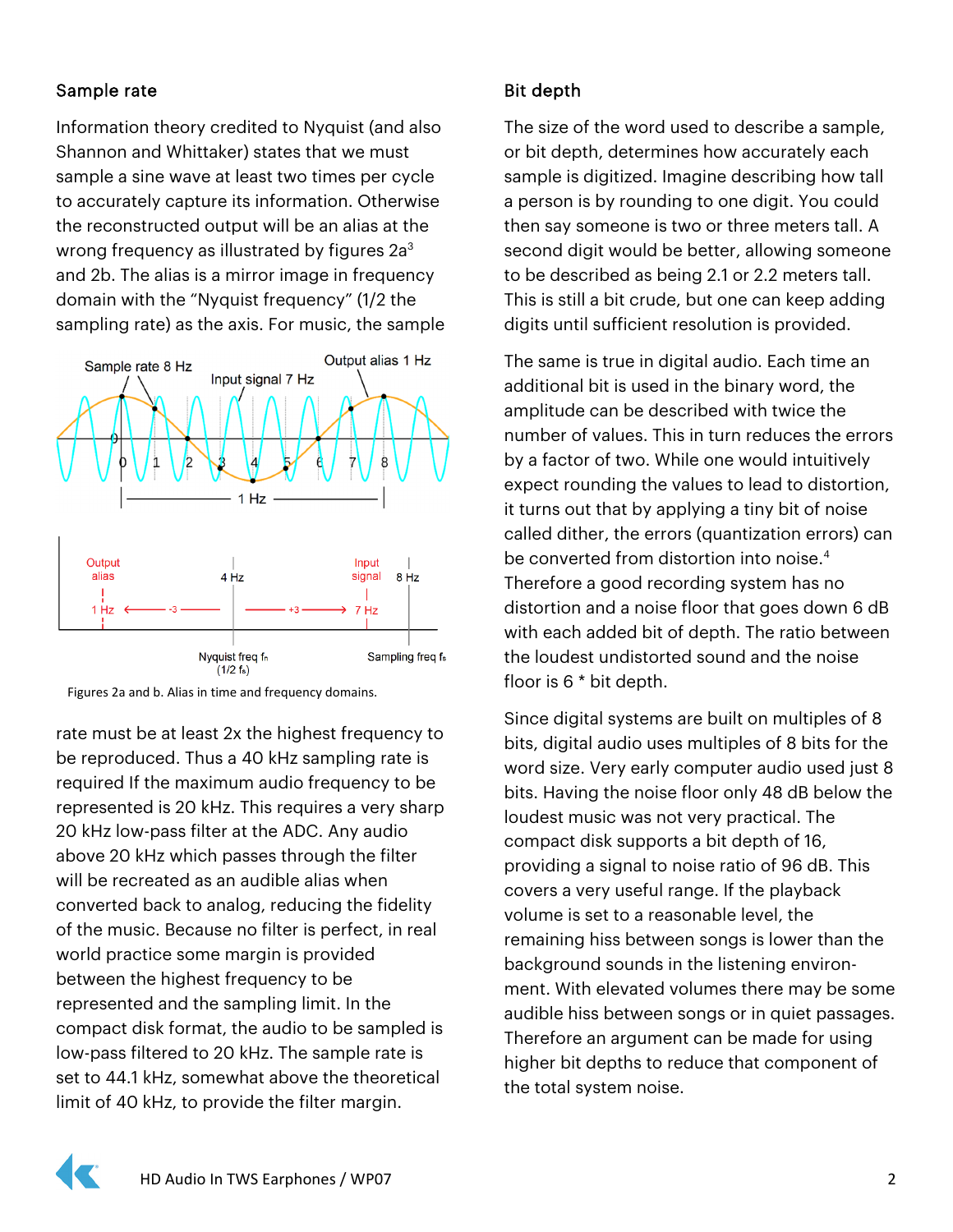Figure 3 shows the effects of varying the sample rate and bit depth. Increasing the sample rate increases the range of frequencies captured in the data. Increasing the bit depth increases the dynamic range. Dynamic range is the spread between the loudest and softest sounds.



Figure 3. Effect of increasing sample rate and bit depth.

## Compression

The combined bit rate of the compact disk is 16 bits/sample \* 44,100 samples/second \* 2 channels = 1,411 thousand bits per second (kbps). This data rate was too large to be practical with early digital audio players. It took too long to download a song and available memory was limited. Compression methods were developed to solve this problem.

Pattern recognition can be used to provide more concise descriptions of the patterns of ones and zeros in the data stream. This is the idea behind compressing data files in a computer. Some files can be compressed to less than 1/10 the original size, then later restored without loss.

Music files cannot be compressed by much with these methods. By using a linear prediction algorithm, some improvement can be gained. However, compression ratios still rarely exceed 2:1. Since there is no data lost, these are known as lossless encoders. Two popular examples are FLAC and Apple Lossless compression.

To achieve further reduction in the data rate, one can use psychoacoustic modeling of human hearing to minimize the audibility of the discarded data. It is quite common for one sound to hide another from human perception. (See figure  $4.$ )<sup>5</sup> The overall data rate is reduced by encoding those hidden sounds at a lower rate or by discarding them altogether. While psychoacoustic compression methods have improved, even the best designed encoders will still cause some audible artifacts<sup>6</sup>. Lower compression rates offer fewer and milder audible artifacts at the expense of larger files and higher data rates. This is the science behind the movement toward HD audio streaming, made possible by the ability to transfer music at higher speeds.



Figure 4. Loud sound masking perception of quieter sounds with similar frequencies.

#### Extended Bandwidth

The terms "HD audio" and "High resolution audio" are often used synonymously, but this can lead to confusion. "HD audio" is used to describe any audio with a higher data rate than used traditionally. The Japan Audio Society (JAS) licenses the use of the "Hi-Res Audio" logo for hardware that meets specific requirements, including the ability to reproduce audio up to 40 kHz. (The exact requirements can be obtained under license from the JAS).

HD audio is the result of any combination of increasing the sample rate, increasing the bit

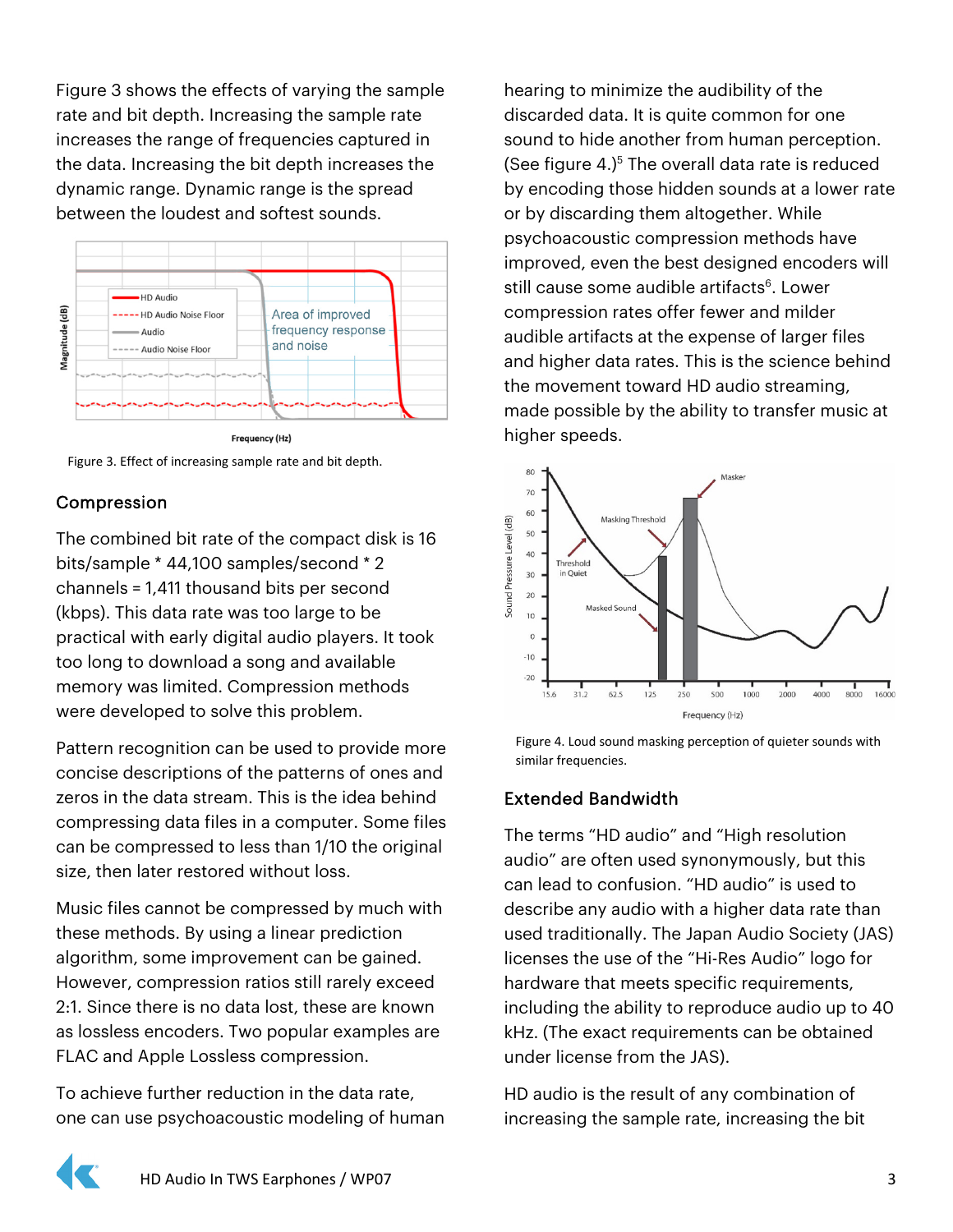depth, and decreasing the compression rate. If the sample rate is increased beyond 44.1 kHz, the digitized audio will represent a closer approximation of the original signal which in turn helps maintain fidelity throughout the delivery chain. It also becomes possible to expand the bandwidth beyond 20 kHz. Not all HD audio formats and equipment have bandwidth beyond 20 kHz but some do, especially those targeting JAS certification.

## The music delivery chain

To get HD audio to the listener's ears, every step in the pipeline must be of sufficient quality. These include the original song preparation process, the download or streaming service, the playback system, the connection to the headphones, and the headphone drivers.

## Recording and delivery

Music recording equipment is widely available that allows storage with a variety of sample rates and bit depths, many of them exceeding the Compact Disk specification. Once the music is recorded it must be delivered to the user. File download services have supported HD audio for some time now. More recently, most popular streaming services have either announced or are already offering lossless CD quality as a baseline and a growing subset of their libraries with high bitrate HD, often without extra charge.

#### Music playing hardware

Today one may listen to downloaded or streamed audio using a variety of devices including dedicated music players, mobile phones, PCs, and more. HD audio playback is widely available in these devices. The additional cost to support HD audio is relatively low, with sample rates up to 192 kHz and word lengths of up to 32 bits routinely supported. In some cases the analog headphone output of these devices

(if one exists at all) is limited to 20 kHz, and often does not have noise performance exceeding 16 bits. However, in these cases one can plug an external DAC into the digital port to get higher performance.

## Headphone codec

The last step in the chain is the headphone. In a wireless headphone, a key limiting factor is the Bluetooth radio link. A Bluetooth codec (COder/DECoder) reduces the data rate prior to transmission to the headphone. To meet

| Codec                            | <b>Sponsor</b> | <b>Max Bit</b><br><b>Depth</b> | Sample Rate/<br>(Bandwidth kHz) | <b>Max Bitrate</b><br>(kbps) |
|----------------------------------|----------------|--------------------------------|---------------------------------|------------------------------|
| <b>COMPACT</b><br>DIGITAL AUDIO  | Standard       | 16                             | 44.1 / (21)                     | 1411 (lossless)              |
| $\vert$ LDAC $\vert$             | Sony           | 32                             | 96 / (46)                       | 990                          |
|                                  | Savitech       | 24                             | 96 / (46)                       | 900                          |
| Qualcoww<br>snapdragon<br>SOUND  | Qualcomm       | 24                             | 96 / (46)                       | 860                          |
| Qualcomm' aptX"<br>X<br>Adaptive | Qualcomm       | 24                             | 48 / (23)                       | 420                          |
| $ {\tt SBC} $                    | Standard       | 16                             | 48 / (23)                       | 345                          |
| <b>GAAC</b>                      | Standard       | 24                             | 44.1 / (17)                     | 256 (Apple)<br>320 (Android) |

Table 1. Common Bluetooth codecs compared to CD audio.

increasing demand for premium audio in wireless headphones and TWS, codecs with increasing data rates have been introduced. (Table 1.) In a properly designed headphone, these newer codecs can deliver a higher fidelity listening experience even if not completely lossless. Going further, Qualcomm recently announced their intent to support lossless transmission of CD quality audio via Bluetooth.7

Several of the new HD Bluetooth codecs support extended bandwidth. The headphone can then reproduce frequencies above 20 kHz. Figure 5 shows the response curve measurement of a commercially available TWS earphone. Significant output is visible up to 40 kHz.

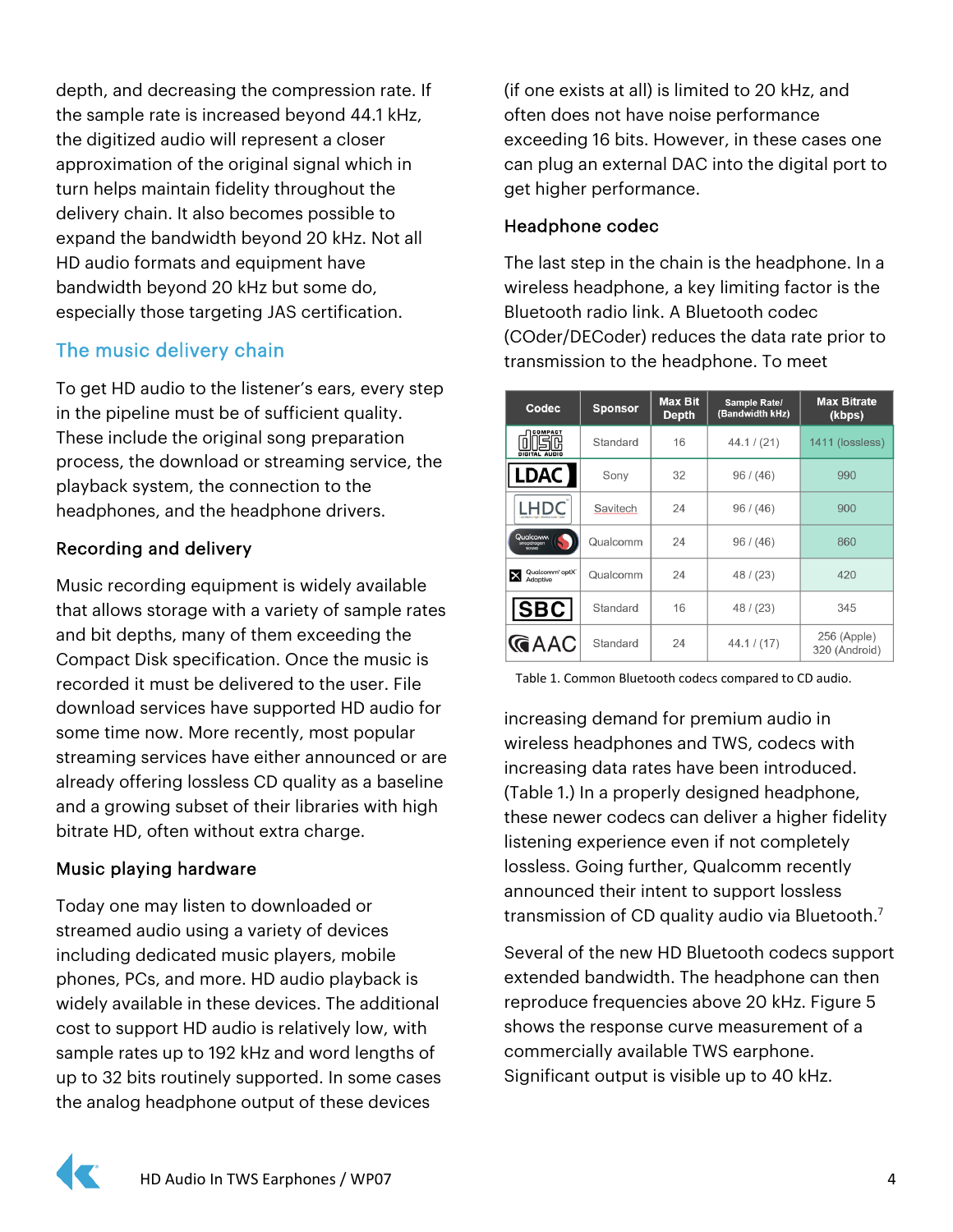

Figure 5. Comparison of bandwidth of Edifier Neobuds Pro TWS with SBC and hi-res codec.

## HD TWS earphone audio design

Customers purchasing HD TWS earphones will have very high expectations for audio. Acoustic design can be especially challenging in TWS earphones due to the overall feature set and limited space available for the driver system. TWS earphones must fit comfortably within the ear and increasingly must offer ANC and other advanced features. This creates unique challenges for the acoustic designer.

The interaction between the needs of ANC and HD audio are particularly important. To deliver effective ANC in loud environments, the drivers must support high bass output with low distortion. Leaky or semi-open designs to reduce occlusion place further demands on the bass output. At the same time, HD audio playback requires extended treble output to 20kHz or even more, especially if seeking JAS Hi-Res Audio Wireless certification. Meeting both requirements simultaneously with a single dynamic speaker becomes increasingly difficult as speaker size is reduced. Yet modern TWS designs target small, comfortable form factors.

To deliver on these seemingly conflicting needs, many earphones use a separate dynamic woofer and BA tweeter in place of a single full range driver. This hybrid configuration provides a smoother and more extended high frequency

response along with less need for electronic equalization that can increase power consumption and reduce headroom. The woofer design is focused on providing strong bass for music, ANC, and occlusion reduction, while the BA tweeter is optimized for reproducing clear and distinct treble to support HD playback.



Figure 6. Frequency response of Knowles ref. design hybrid showing woofer, tweeter, and combined response.

BA tweeters also support driving high treble gain with low power consumption, making them ideal for earphones offering hearing personalization. Their sealed, closed-back design limits the possibility of acoustic feedback to the microphones when personalization is enabled.

Such a design also offers more freedom in the arrangement of drivers. It enables moving the woofer to a location or angle less directly aligned with the ear tip while still keeping the BA tweeter near the opening to minimize the inertia of the air trapped between the tweeter and ear tip. In this way maximum treble extension is achieved with more flexibility in the overall earphone shape, improving user comfort without loss of high frequency performance.

Using a BA tweeter provides several tools for adjusting the high frequency response. The acoustic features near the tweeter opening can be shaped to further refine the high frequency output. The crossover can be adjusted for